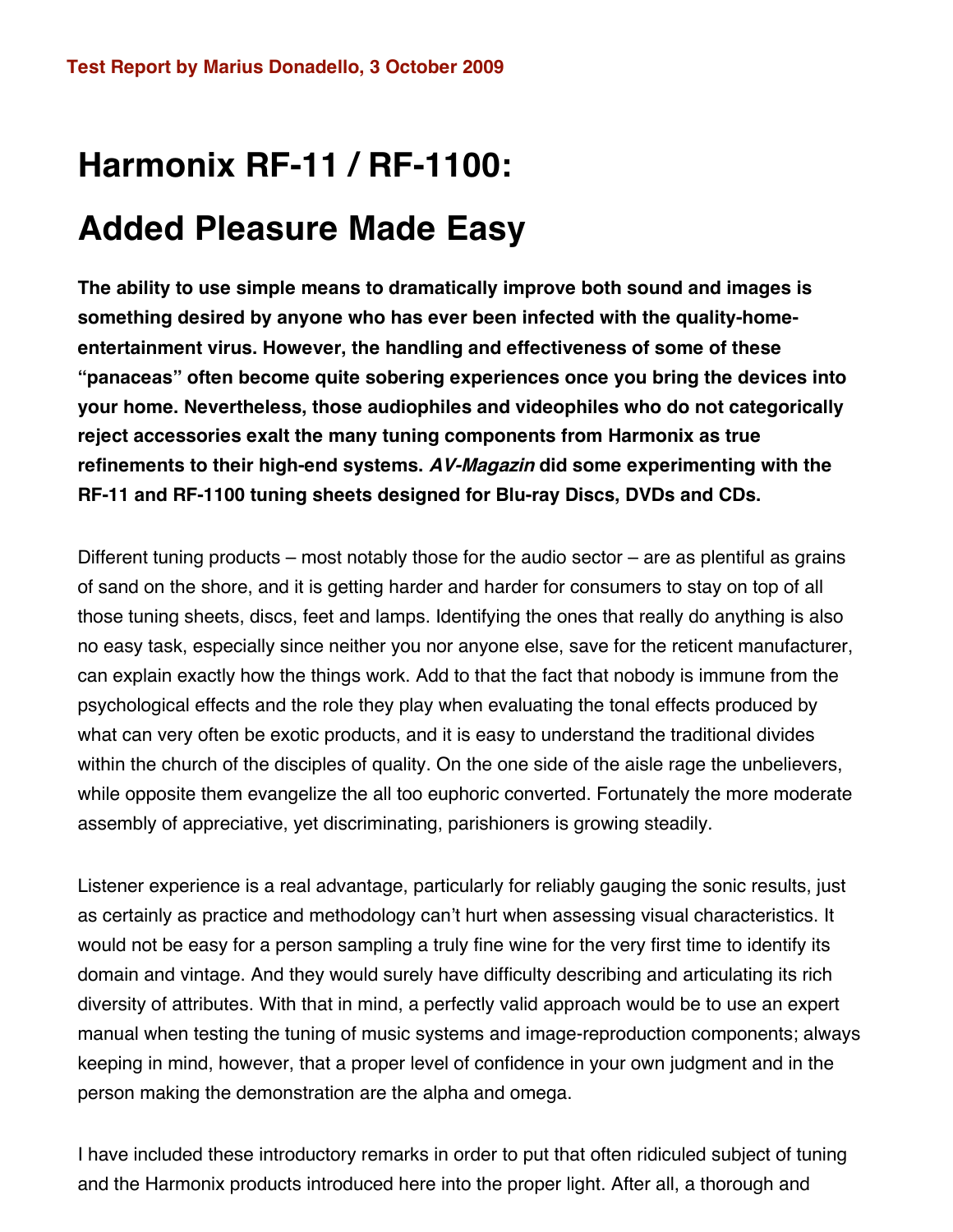unprejudiced analysis of select tuning tools can well turn out to be a highly rewarding experience. For years, Harmonix brand footers, bases, room tuning components, speaker stands, record stabilizer clamps, LP record mattes and cables have enjoyed the reputation of unfolding an almost unbelievably profound and yet unmistakably positive sonic effect, and one that you can appreciate immediately without having to delve too deeply into the detailed attributes of sound reproduction.

### Page 1 of 4 **Next >**

### **Aerodynamics**

### **Unimpressive as the two tuning sheets may appear, they certainly have an astounding impact: Images and sounds seem much less artificially reproduced.**

The Japanese manufacturer Combak, whose products also include CD players and amplifiers under the Reimyo name that are considered audiophile price tips, is justifiably silent about exactly how the Harmonix components work. The only thing for certain is that the RF-11 and RF-1100 disc tuning sheets likewise involve some form of resonance tuning. Any silver disc will spin rapidly about the main spindle of the drive regardless of the fixed or variable rpms a specific format or reading process may require. This mechanical process causes vibrations to a greater or lesser extent, which makes it harder for the laser unit to read the disc. Despite decoupled drives and data buffers, the most miniscule wobbling or vibration of the disc, along with the resonances induced by the compact disc drive mechanism, have a significant impact on the sound. It is also said that currents of air caused by the rapidly spinning disc also play an important role. As the disc displaces volumes of air within a relatively small and mostly enclosed space, this highly compressed air will exert a force on the disc which in turn causes slight vertical movements along its edge.

In this respect, the thought behind Harmonix tuning sheets is easy to understand and founded on generally recognized facts. After all, many high-end players have different design features, one of which, for example, are recesses in the transport mechanism beneath the platter that help properly direct the flow of air. The question then remains as to how the Harmonix tuning sheets will master this situation. Unfortunately, no additional information is available about this. However, keeping in mind the limited number of conceivable possibilities suggests that the resistance created by the sheet's cut-out structures generates a specific form of air movement, which in turn compensates for, or in a manner of speaking "breaks up," undesired air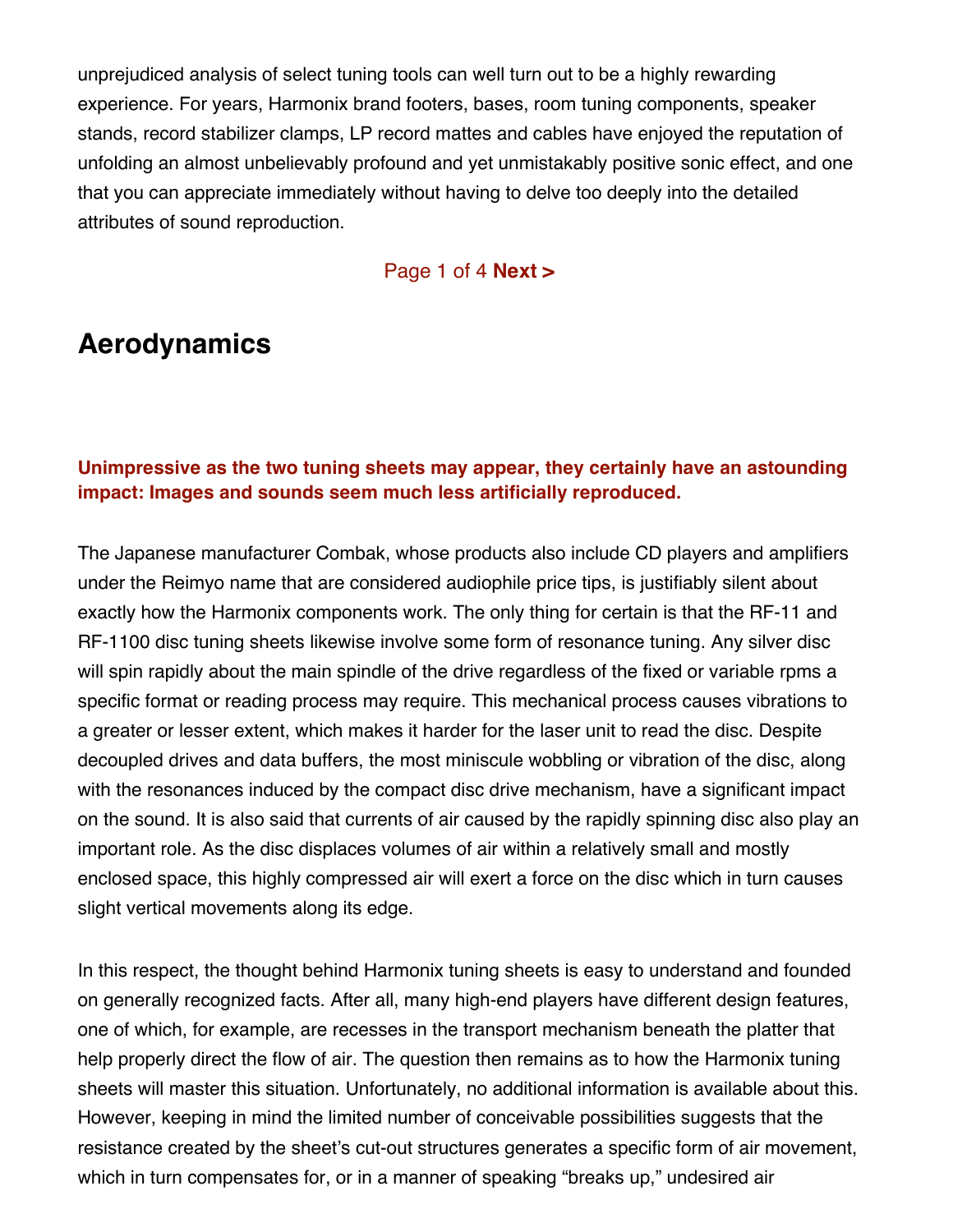compressions and flows.

In practical terms, all those various measures designed to improve the stability of the disc will affect the quality of the reproduction in what is more often than not a clearly beneficial way. The sonic and visual improvements so achieved will be either explicit or subtle depending on the player and the stabilizers used.

As always, the proof of the pudding is in the eating, or in this case actually trying out the devices. The RF-11s are relatively easy to use: The first thing you do is to place the centering guide (which comes with the sheets) onto the hub of the CD case. Then peel the tuning sheet off its backing. Carefully place the tuning sheet with the self-adhesive side up on the middle of the centering guide. Then place the disc with the label side down onto the centering guide and tuning sheet and press it firmly downward. A few tiny air bubbles will usually appear between the disc and the sheet. You can smooth out these bubbles using the centering guide or any other smooth object.

**Despite the age of the original recording (July 1964), the re-master (LIM XR24 018 - XRCD24) of the Verdi Choruses (DECCA SXL 6139) sounds marvelous. The Harmonix RF-1100 especially enhances the bass range of the choral voices.** 

**Even an only so-so pop production in terms of sound, such as Madonna's "Confessions," will acquire an audible gain in clarity and tonal differentiation.**

**Diana Krall's outstanding recording of her tribute to the Nat King Cole Trio captivates with a great deal of session character in the studio. Here as well, the RF-11 accentuates the vocal articulation and the atmospheric details.** 

**Baraka – a film you've just got to see. The emotion-laden messages conveyed by the documentary footage are supported by unrivaled picture quality. The Harmonix RF-1100 enhances the impression of depth and puts the crowning touch on the images making them appear spectacularly realistic.**

Page 2 of 4 **Next >**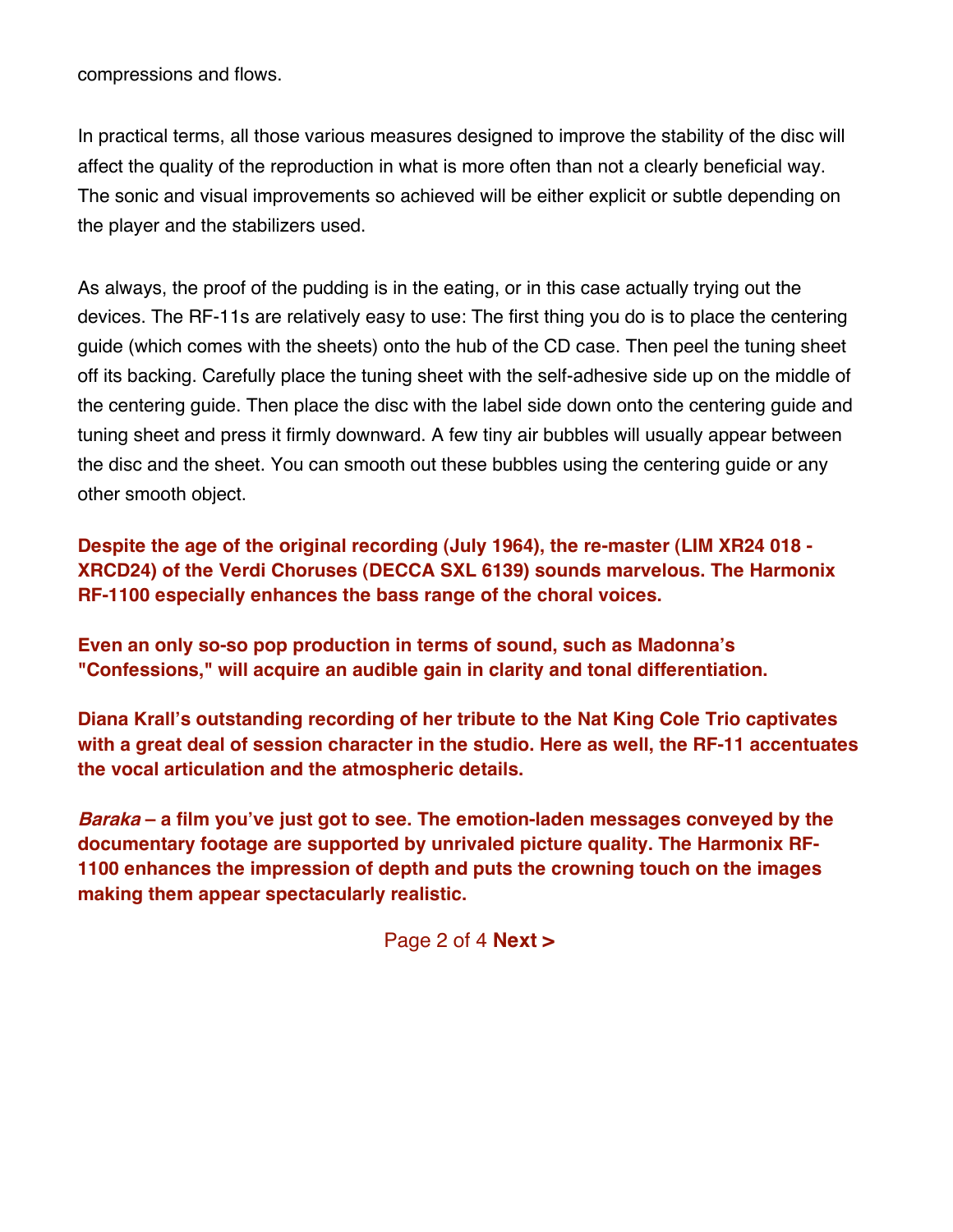## **Good Vibrations**

Again let me point out that the RF-11 and RF-1100 tuning sheets can be used for any kind of disc. And so logically, the promise to reduce resonance during the read-out process applies to the reproduction quality of all varieties of discs used to store images or sound, whether it's an SACD, CD, Blu-ray Disc or DVD. Having said that, we put the gaming console aside and focused our test on music and films. Debuting at our cinematic session was popular movie that has since become a classic in the company of contemporary productions, at least among test editors, Casino Royale. For direct comparison we used two DVDs and two Blu-rays, alternating between one of each pair with and without a Harmonix tuning sheet. Will you really be able to see a difference by attaching a sheet to a DVD? Sir James Bond remains cool and collected – after all he's used to the kind of remarkable gadgetry that "Q" creates for him. And indeed, the equipment that this clever mind invents on her majesty's secret service has never failed him and always accomplishes what it promises to do – just like the Harmonix RF-11s, even if not of blue-blooded pedigree. The picture revealed increased sharpness and, most notably, gave the impression of having greater depth of field and enhanced plasticity. What's more, the colors looked more natural with gradients that were more homogenous and finely hued. As noncommittal as it may sound, "more natural" not only best describes the perception you get, but is the most fitting description of the picture quality exhibited by the DVD and Bluray with the Harmonix RF-11. In fact, the DVD with the RF-11 even approached Blu-ray quality when it came to delivering a consistent and pleasing visual impression. And when you use the RF-1100, the character of the picture undergoes practically the same sort of change, only much more intensively.

We were really curious to see how these would work on what is presently the undisputed best Blu-ray, namely *Baraka*. This documentary film by director Ron Fricke is light years away from the tediousness so typical for this genre, and presents nature, man and animals in situations that speak for themselves. The film, which enchants with what is almost meditative radiance, shows the primal beauty of nature and some of modern life's cultural "achievements" which contrast as banal and often counterproductive. Baraka's picture quality is truly impressive. The movie, which was filmed in twenty-four countries using a computerized TODD/AO 70mm camera, was rescanned from its 70mm original at 8K, i.e. with a resolution of 7,680 x 4,320 pixels (ultra HD) – the result of which is nothing less than spectacular. The German edition's tagline "A World Beyond Words" could well serve as the trademark for the quality of the images that it contains. It may seem incredible in view of the impressive pictures in the original Blu-ray, but here too the Harmonix sheets made the images appear even more lifelike. The RF-1100 is especially remarkable in its ability to enhance the illusion of image three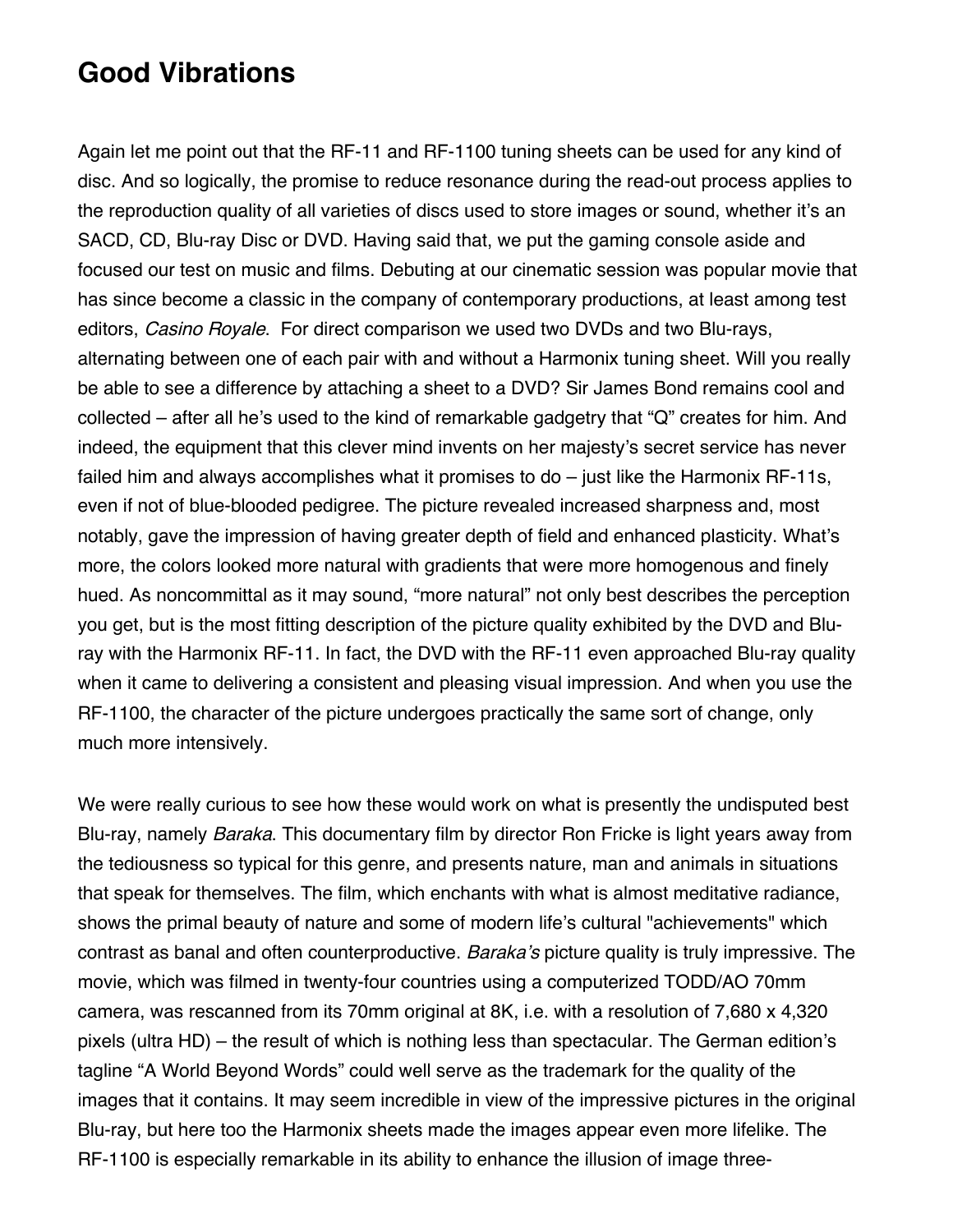dimensionality.

The overall impression can be summed up similarly in the case of music. The sound presentation has greater delineation, while the instrumentation of large orchestras and the dimensions of the recording venue are presented more naturally and with better acoustical transparency. No special kind of music is needed to hear a significant difference between the CDs and SACDs with and without tuning sheets, and even between those with the RF-11 and the RF-1100. And apart from the bass, even sonically less sophisticated pop productions bred for loudness, such as Madonna's "Confessions," actually benefit a great deal from the RF-11 and RF-1100: The reproduction is more fluid, richer in energy and unconstrained. Exceptionally good recordings with acoustic instrumentation like Diana Krall's album "All For You – A dedication to the Nat King Cole Trio" will astound you the same way superb Blu-rays do. Although untreated discs listened to on the finest high-end equipment leave you with the impression of sounding as live and natural as possible, this is exactly when the Harmonix RF-1100 not only goes one better in terms of clarity, transparency and ambience, but gives the sound stage the aura of being conveyed in a less technical fashion. The bass extends much deeper and sounds more resonant and tighter at the same time; the presentation virtually exudes suppleness and shimmering acoustic colors. The lack of detailed information calls for prudence when discussing the "how," while the "what" can only be described metaphorically. Still, one thing can definitely be said: You should try out the Harmonix RF-11 and RF-1100 and experience their impact for yourself.

### **The procedure is simple: First place the centering guide that comes with the sheets onto the hub of the CD/DVD case.**

**Remove the tuning sheet from its backing.**

**Carefully place the sheet onto the centering device with the self-adhesive side up.**

**Place the disc with the label side down onto the tuning sheet.** 

**Press down firmly and evenly. Then smooth out any bubbles that might appear between the sheet and the disc and you're done.** 

Page 3 of 4 **Next >**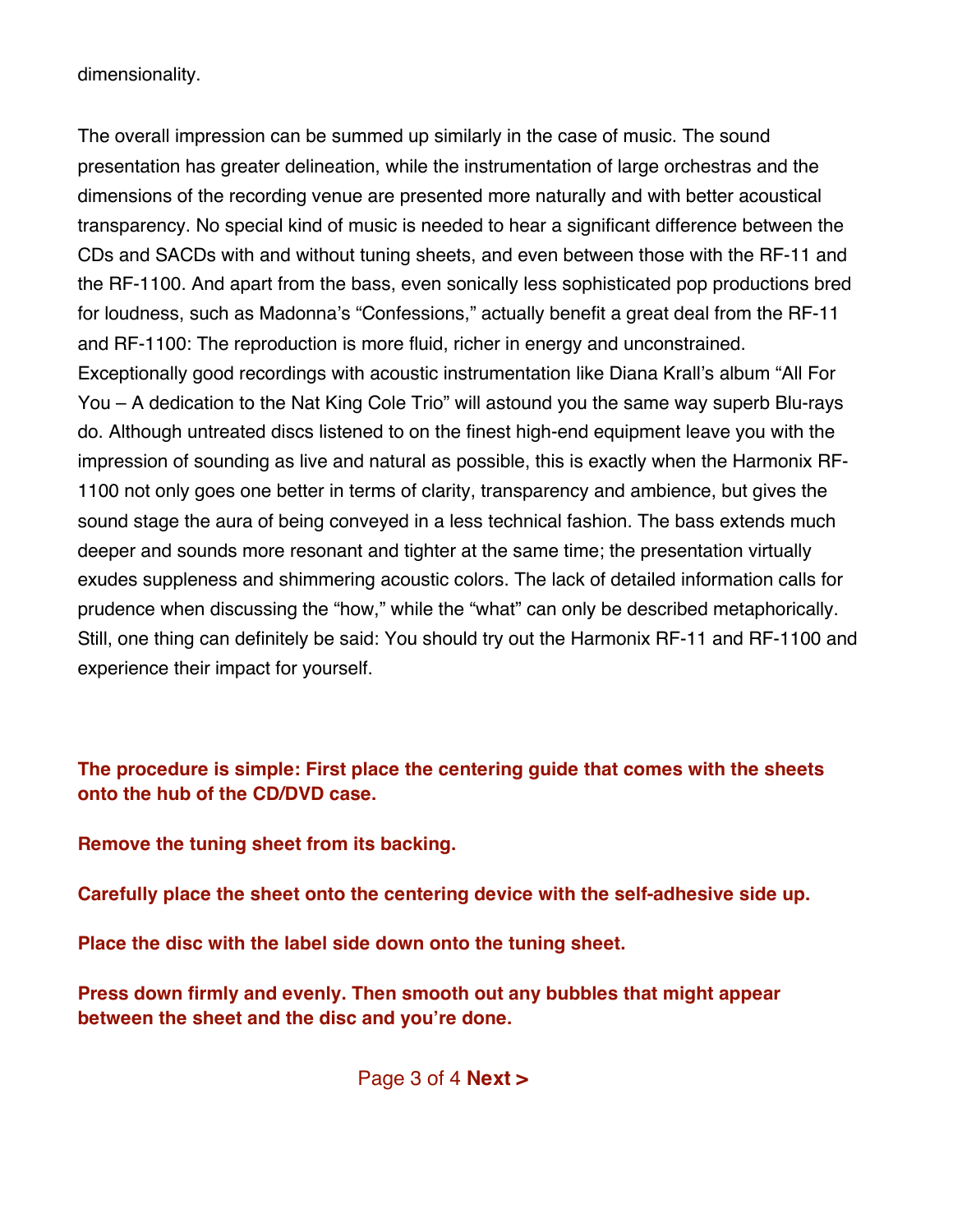### **< Back** Page 4 of 4

### **Test Results**

**Features** Tuning sheets for SACDs / CDs / Blu-ray Discs / DVDs, self-adhesive, easily removable, leaves no residue, includes centering guide, compatible with all players.

**Bottom Line** Added pleasure made easy – that's what all tuning products promise, and the Harmonix RF-11 and RF-1100 indeed keep their word. Costs can be kept manageable as long as you don't maintain a vast library of discs with tuning sheets attached to each one. With a little bit of practice and care it is easy to affix the sheets without any bubbles forming. No risk is involved since the sheets can be easily removed and leave no residue whatsoever. If you really want to amaze your eyes and ears then you should indulge in the Harmonix RF-11 and the Harmonix RF-1100. The lack of detailed information calls for prudence when discussing the "how," whereas the "what" can only be described metaphorically. Still, one thing is for sure: You should try out the Harmonix RF-11 and RF-1100 and experience their impact for yourself. Just when untreated discs give the impression of sounding as live and natural as possible, the Harmonix RF-1100 in particular goes one better in terms of clarity, transparency and ambience, and makes the sound stage seem less technologically conveyed. The same applies in like manner for the visual impression the sheets make.

### **Harmonix RF-11 / RF-1100**

**Warren Quality Systems, Wallertheim, Germany 0 67 32 / 93 69 61 www.wqs-online.de Weighting: Effectiveness 60%, Practicality 20%, Compatibility 20%**

**Effectiveness** Very Good